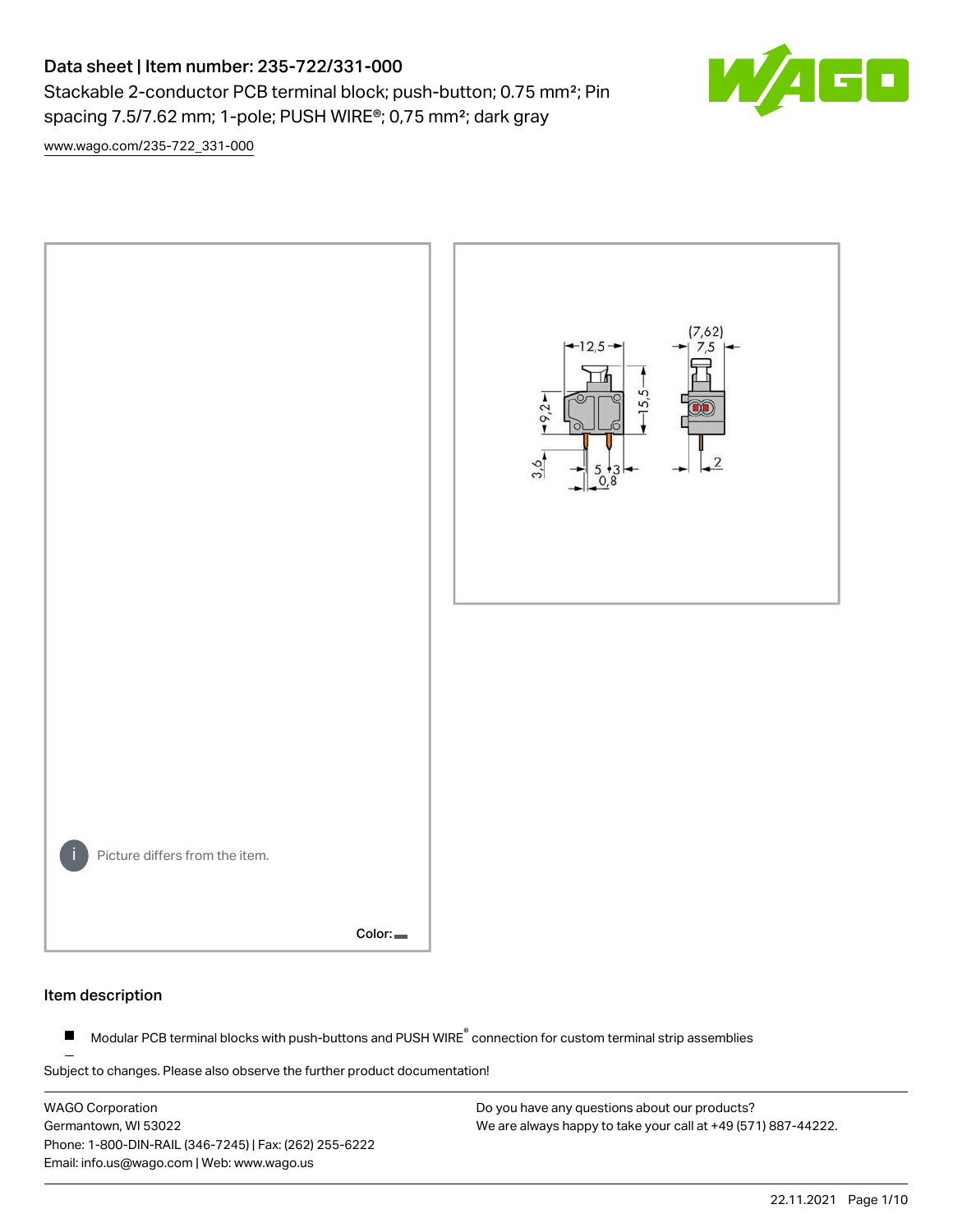

- **Double-wire connection for commoning signals**
- $\blacksquare$ Push-in termination of solid conductors
- Easy conductor removal via push-button  $\blacksquare$
- $\blacksquare$ Set to metric or inch pin spacing by compressing PCB terminal strips or pulling them apart
- $\blacksquare$ Also available with a test slot

# Data

# Notes

| Variants: | Other colors                                                     |
|-----------|------------------------------------------------------------------|
|           | Other versions (or variants) can be requested from WAGO Sales or |
|           | configured at https://configurator.wago.com/                     |

# Electrical data

# IEC Approvals

| Ratings per                 | IEC/EN 60664-1                                                       |
|-----------------------------|----------------------------------------------------------------------|
| Rated voltage (III / 3)     | 400 V                                                                |
| Rated surge voltage (III/3) | 6 <sub>kV</sub>                                                      |
| Rated voltage (III/2)       | 630 V                                                                |
| Rated surge voltage (III/2) | 6 <sub>kV</sub>                                                      |
| Nominal voltage (II/2)      | 1000V                                                                |
| Rated surge voltage (II/2)  | 6 <sub>kV</sub>                                                      |
| Rated current               | 10A                                                                  |
| Legend (ratings)            | (III / 2) $\triangleq$ Overvoltage category III / Pollution degree 2 |

# UL Approvals

| Approvals per                  | UL 1059 |
|--------------------------------|---------|
| Rated voltage UL (Use Group B) | 300 V   |
| Rated current UL (Use Group B) | 10 A    |
| Rated voltage UL (Use Group D) | 300 V   |
| Rated current UL (Use Group D) | 10 A    |

## CSA Approvals

| Approvals per                   |       |
|---------------------------------|-------|
| Rated voltage CSA (Use Group B) | 300 V |
| Rated current CSA (Use Group B) | 10 A  |

.<br>Subject to changes. Please also observe the further product documentation!

| <b>WAGO Corporation</b>                                | Do you have any questions about our products?                 |
|--------------------------------------------------------|---------------------------------------------------------------|
| Germantown, WI 53022                                   | We are always happy to take your call at +49 (571) 887-44222. |
| Phone: 1-800-DIN-RAIL (346-7245)   Fax: (262) 255-6222 |                                                               |
| Email: info.us@wago.com   Web: www.wago.us             |                                                               |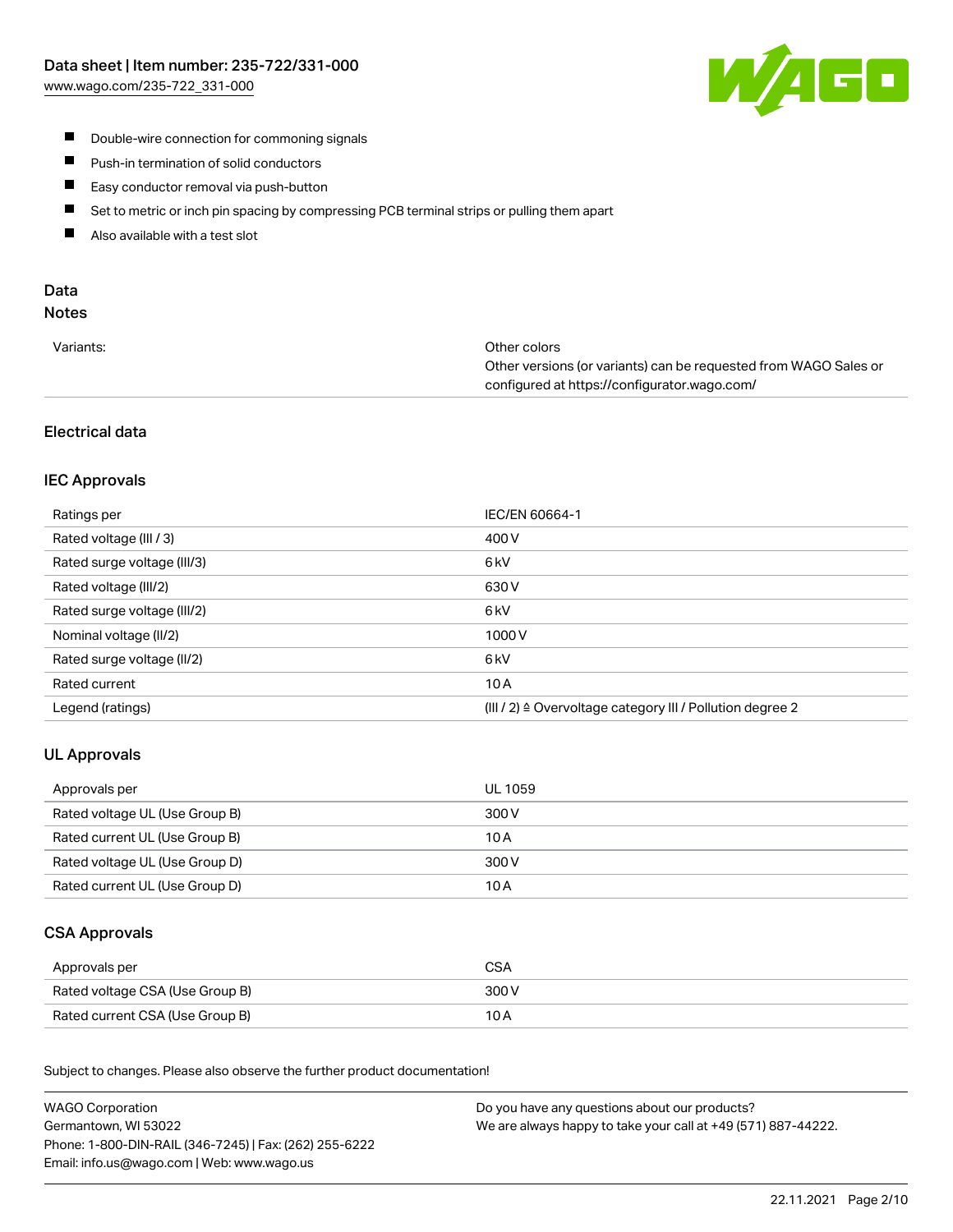W/4GO

## Connection data

| Total number of connection points |  |
|-----------------------------------|--|
| Total number of potentials        |  |
| Number of connection types        |  |
| Number of levels                  |  |

#### Connection 1

| Connection technology                 | PUSH WIRE                              |
|---------------------------------------|----------------------------------------|
| Actuation type                        | Push-button                            |
| Solid conductor                       | $0.20.75$ mm <sup>2</sup> / 24  18 AWG |
| Strip length                          | $910$ mm $/0.350.39$ inch              |
| Conductor connection direction to PCB | 0°                                     |
| Number of poles                       |                                        |

## Physical data

| Pin spacing                          | 7.5/7.62 mm / 0.295/0.3 inch |
|--------------------------------------|------------------------------|
| Width                                | 9 mm / 0.354 inch            |
| Height                               | 19.1 mm / 0.752 inch         |
| Height from the surface              | 15.5 mm / 0.61 inch          |
| Depth                                | 12.5 mm / 0.492 inch         |
| Solder pin length                    | 3.6 <sub>mm</sub>            |
| Solder pin dimensions                | $0.8 \times 0.4$ mm          |
| Drilled hole diameter with tolerance | $1^{(+0.1)}$ mm              |

# PCB contact

| <b>PCB Contact</b>                  | THT                                 |
|-------------------------------------|-------------------------------------|
| Solder pin arrangement              | within the terminal block (in-line) |
| Number of solder pins per potential |                                     |

#### Material data

| Color                       | dark gray                         |
|-----------------------------|-----------------------------------|
| Material group              |                                   |
| Insulation material         | Polyamide (PA66)                  |
| Flammability class per UL94 | VO                                |
| Clamping spring material    | Chrome nickel spring steel (CrNi) |

Subject to changes. Please also observe the further product documentation!

| <b>WAGO Corporation</b>                                | Do you have any questions about our products?                 |
|--------------------------------------------------------|---------------------------------------------------------------|
| Germantown, WI 53022                                   | We are always happy to take your call at +49 (571) 887-44222. |
| Phone: 1-800-DIN-RAIL (346-7245)   Fax: (262) 255-6222 |                                                               |
| Email: info.us@wago.com   Web: www.wago.us             |                                                               |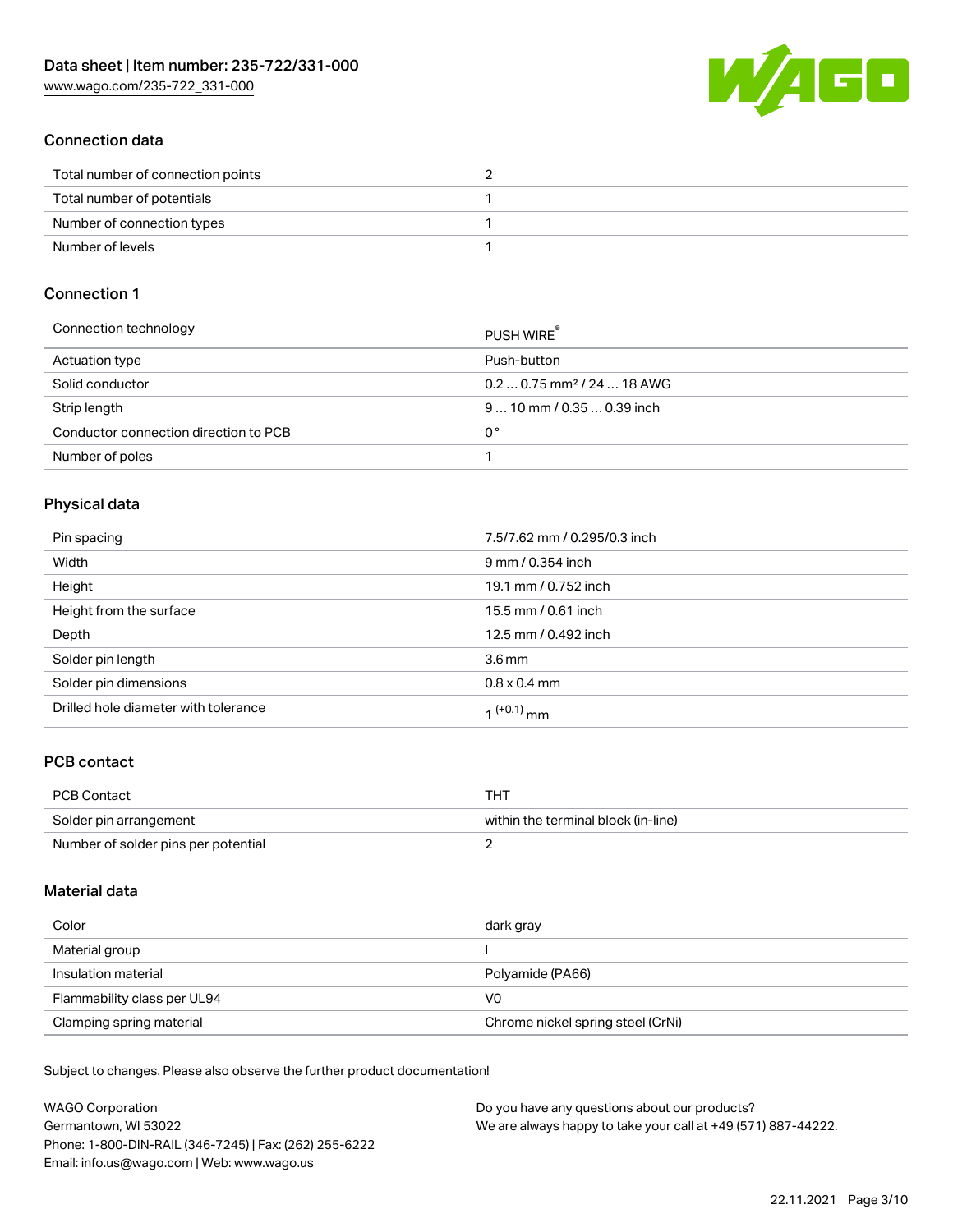[www.wago.com/235-722\\_331-000](http://www.wago.com/235-722_331-000)



| Contact material | Electrolytic copper ( $E_{\text{Cu}}$ ) |
|------------------|-----------------------------------------|
| Contact plating  | tin-plated                              |
| Fire load        | $0.02$ MJ                               |
| Weight           | Ίg                                      |
|                  |                                         |

# Environmental requirements

| Limit temperature range                                                                                                                                                                                                        |                       |
|--------------------------------------------------------------------------------------------------------------------------------------------------------------------------------------------------------------------------------|-----------------------|
|                                                                                                                                                                                                                                | . +105 ° <sup>∩</sup> |
| and the contract of the contract of the contract of the contract of the contract of the contract of the contract of the contract of the contract of the contract of the contract of the contract of the contract of the contra | -60                   |

#### Commercial data

| Product Group     | 4 (Printed Circuit) |
|-------------------|---------------------|
| PU (SPU)          | 600 (100) Stück     |
| Packaging type    | box                 |
| Country of origin | <b>CN</b>           |
| <b>GTIN</b>       | 4044918831987       |

## Approvals / Certificates

#### Country specific Approvals

| Logo | Approval                                            | <b>Additional Approval Text</b> | Certificate<br>name       |
|------|-----------------------------------------------------|---------------------------------|---------------------------|
|      | <b>CCA</b><br>DEKRA Certification B.V.              | EN 60947                        | NTR NL-<br>7144           |
| KEMA | <b>CCA</b><br>DEKRA Certification B.V.              | EN 60947                        | 2149549.02                |
|      | <b>CCA</b><br>DEKRA Certification B.V.              | EN 60998                        | NTR <sub>NL</sub><br>6919 |
|      | <b>CCA</b><br>DEKRA Certification B.V.              | EN 60947-7-4                    | NTR NL-<br>7774           |
|      | <b>VDE</b><br>VDE Prüf- und Zertifizierungsinstitut | EN 60947                        | 40029328                  |

Subject to changes. Please also observe the further product documentation!

| WAGO Corporation                                       | Do you have any questions about our products?                 |
|--------------------------------------------------------|---------------------------------------------------------------|
| Germantown, WI 53022                                   | We are always happy to take your call at +49 (571) 887-44222. |
| Phone: 1-800-DIN-RAIL (346-7245)   Fax: (262) 255-6222 |                                                               |
| Email: info.us@wago.com   Web: www.wago.us             |                                                               |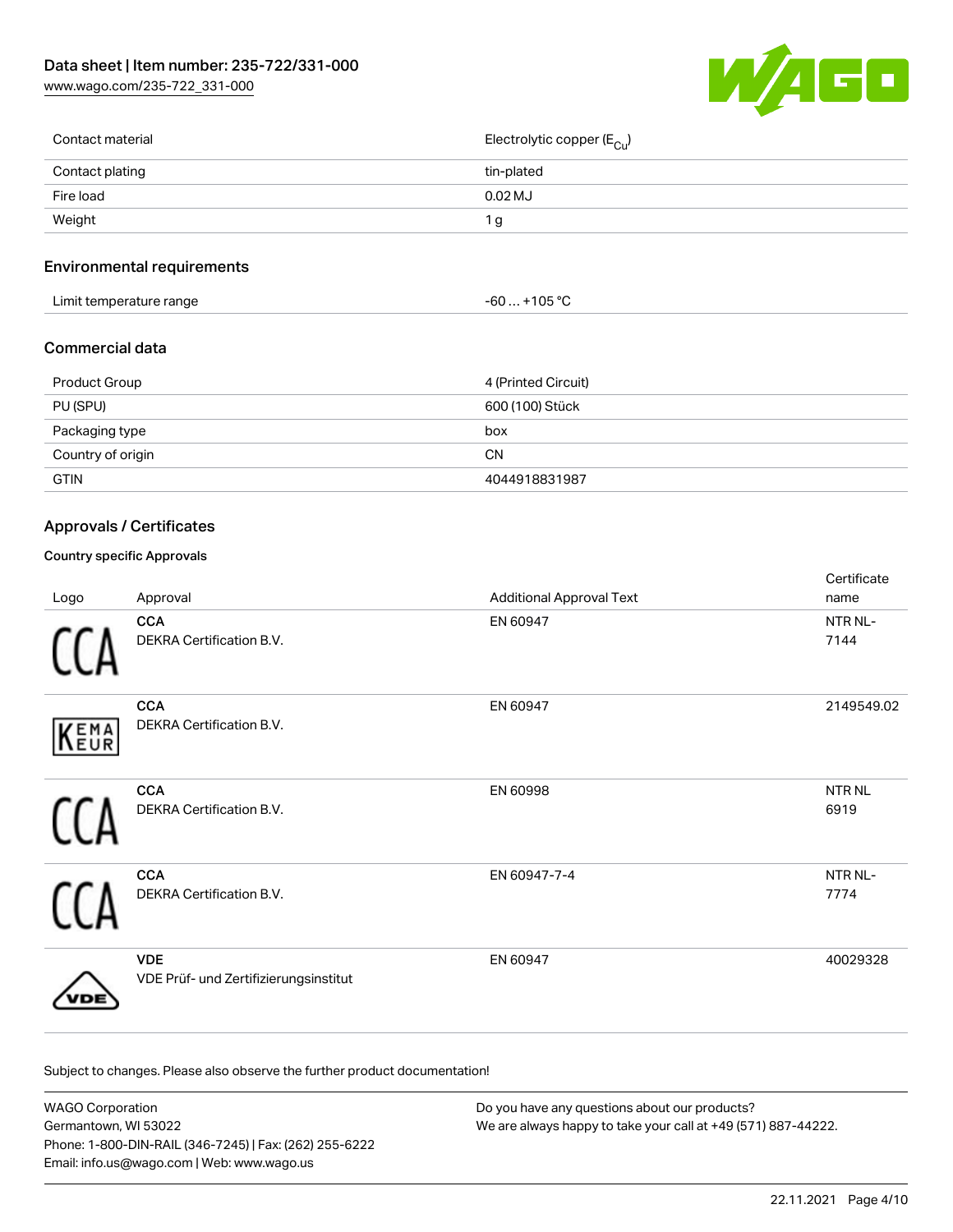

#### Ship Approvals

| Logo | Approval                                  | <b>Additional Approval Text</b> | Certificate<br>name             |
|------|-------------------------------------------|---------------------------------|---------------------------------|
| ABS  | <b>ABS</b><br>American Bureau of Shipping |                                 | 19-<br>HG1869876-<br><b>PDA</b> |
|      | <b>DNV GL</b>                             | $\overline{\phantom{0}}$        | TAE000016Z                      |
|      | Det Norske Veritas, Germanischer Lloyd    |                                 |                                 |
|      |                                           |                                 |                                 |

## Required accessories

#### End plates

| End plate |                                                                      |                      |
|-----------|----------------------------------------------------------------------|----------------------|
|           | ltem no.: 235-200<br>End plate; snap-fit type; 1 mm thick; dark gray | www.wago.com/235-200 |

## Optional accessories

Phone: 1-800-DIN-RAIL (346-7245) | Fax: (262) 255-6222

Email: info.us@wago.com | Web: www.wago.us

#### Ferrules

| Ferrule                 |                                                                                                    |                                                               |  |  |
|-------------------------|----------------------------------------------------------------------------------------------------|---------------------------------------------------------------|--|--|
|                         | Item no.: 216-101                                                                                  |                                                               |  |  |
|                         | Ferrule; Sleeve for 0.5 mm <sup>2</sup> / AWG 22; uninsulated; electro-tin plated; silver-colored  | www.wago.com/216-101                                          |  |  |
|                         | Item no.: 216-104                                                                                  |                                                               |  |  |
|                         | Ferrule; Sleeve for 1.5 mm <sup>2</sup> / AWG 16; uninsulated; electro-tin plated; silver-colored  | www.wago.com/216-104                                          |  |  |
|                         | Item no.: 216-106                                                                                  |                                                               |  |  |
|                         | Ferrule; Sleeve for 2.5 mm <sup>2</sup> / AWG 14; uninsulated; electro-tin plated; silver-colored  | www.wago.com/216-106                                          |  |  |
|                         | Item no.: 216-107                                                                                  |                                                               |  |  |
|                         | Ferrule; Sleeve for 4 mm <sup>2</sup> / AWG 12; uninsulated; electro-tin plated                    | www.wago.com/216-107                                          |  |  |
| Ī                       | Item no.: 216-108                                                                                  |                                                               |  |  |
|                         | Ferrule; Sleeve for 6 mm <sup>2</sup> / AWG 10; uninsulated; electro-tin plated; silver-colored    | www.wago.com/216-108                                          |  |  |
|                         | Item no.: 216-109                                                                                  |                                                               |  |  |
|                         | Ferrule; Sleeve for 10 mm <sup>2</sup> / AWG 8; uninsulated; electro-tin plated                    | www.wago.com/216-109                                          |  |  |
|                         | Item no.: 216-102                                                                                  |                                                               |  |  |
|                         | Ferrule; Sleeve for 0.75 mm <sup>2</sup> / AWG 20; uninsulated; electro-tin plated; silver-colored | www.wago.com/216-102                                          |  |  |
|                         | Item no.: 216-103                                                                                  |                                                               |  |  |
|                         | Ferrule; Sleeve for 1 mm <sup>2</sup> / AWG 18; uninsulated; electro-tin plated                    | www.wago.com/216-103                                          |  |  |
| I                       | Item no.: 216-110                                                                                  |                                                               |  |  |
|                         | Ferrule; Sleeve for 16 mm <sup>2</sup> / AWG 6; uninsulated; electro-tin plated; metallic brown    | www.wago.com/216-110                                          |  |  |
|                         | Subject to changes. Please also observe the further product documentation!                         |                                                               |  |  |
| <b>WAGO Corporation</b> |                                                                                                    | Do you have any questions about our products?                 |  |  |
| Germantown, WI 53022    |                                                                                                    | We are always happy to take your call at +49 (571) 887-44222. |  |  |

22.11.2021 Page 5/10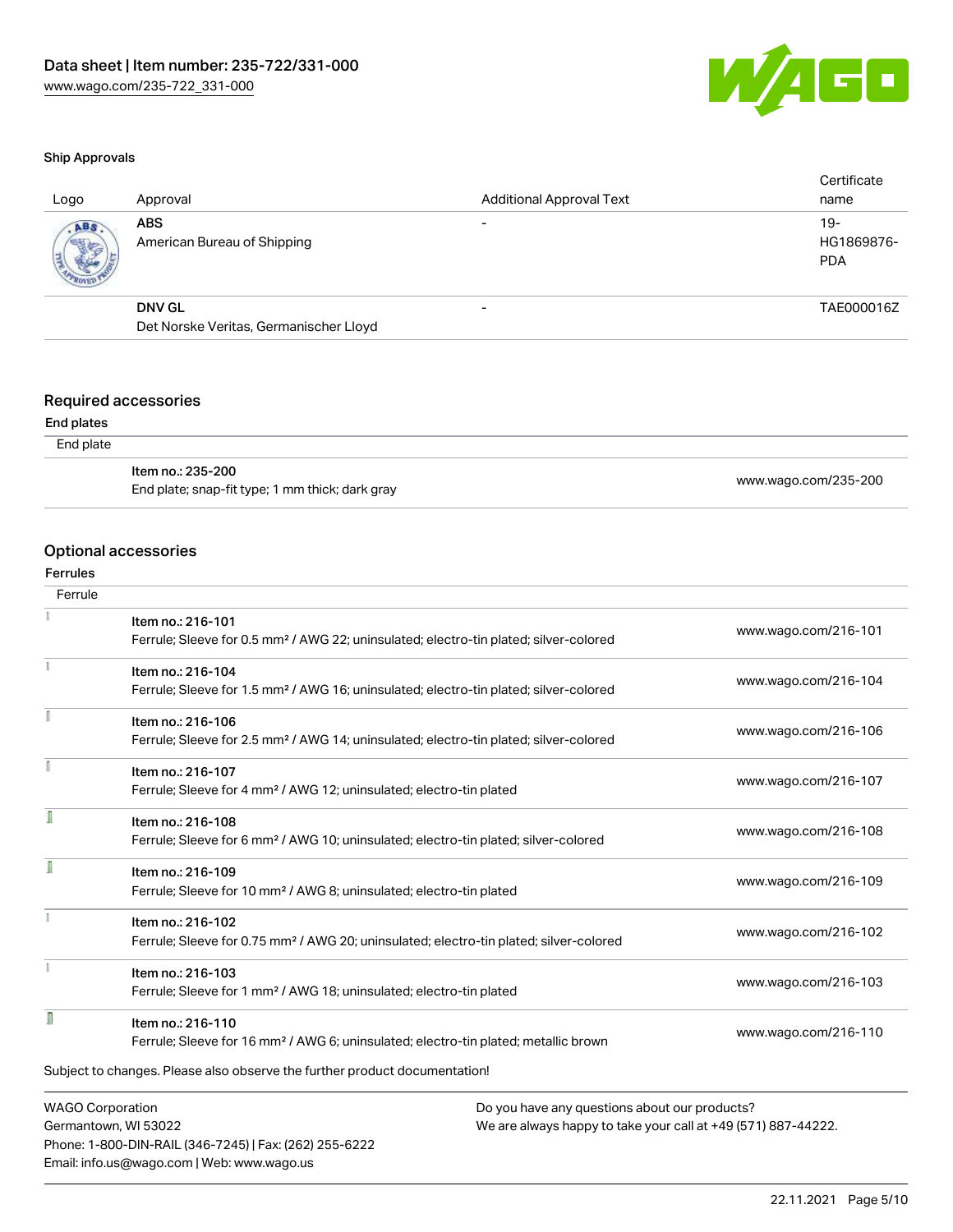## Data sheet | Item number: 235-722/331-000

[www.wago.com/235-722\\_331-000](http://www.wago.com/235-722_331-000)



|    | Item no.: 216-123                                                                                                                                             | www.wago.com/216-123 |
|----|---------------------------------------------------------------------------------------------------------------------------------------------------------------|----------------------|
|    | Ferrule; Sleeve for 1 mm <sup>2</sup> / AWG 18; uninsulated; electro-tin plated; silver-colored                                                               |                      |
| ī. | Item no.: 216-122                                                                                                                                             | www.wago.com/216-122 |
|    | Ferrule; Sleeve for 0.75 mm <sup>2</sup> / AWG 20; uninsulated; electro-tin plated; silver-colored                                                            |                      |
|    | Item no.: 216-124                                                                                                                                             | www.wago.com/216-124 |
|    | Ferrule; Sleeve for 1.5 mm <sup>2</sup> / AWG 16; uninsulated; electro-tin plated                                                                             |                      |
|    | Item no.: 216-142                                                                                                                                             |                      |
|    | Ferrule; Sleeve for 0.75 mm <sup>2</sup> / 18 AWG; uninsulated; electro-tin plated; electrolytic copper; gastight<br>crimped; acc. to DIN 46228, Part 1/08.92 | www.wago.com/216-142 |
|    | Item no.: 216-132                                                                                                                                             |                      |
|    | Ferrule; Sleeve for 0.34 mm <sup>2</sup> / AWG 24; uninsulated; electro-tin plated                                                                            | www.wago.com/216-132 |
|    | Item no.: 216-121                                                                                                                                             |                      |
|    | Ferrule; Sleeve for 0.5 mm <sup>2</sup> / AWG 22; uninsulated; electro-tin plated; silver-colored                                                             | www.wago.com/216-121 |
|    | Item no.: 216-143                                                                                                                                             |                      |
|    | Ferrule; Sleeve for 1 mm <sup>2</sup> / AWG 18; uninsulated; electro-tin plated; electrolytic copper; gastight                                                | www.wago.com/216-143 |
|    | crimped; acc. to DIN 46228, Part 1/08.92                                                                                                                      |                      |
|    | Item no.: 216-131<br>Ferrule; Sleeve for 0.25 mm <sup>2</sup> / AWG 24; uninsulated; electro-tin plated; silver-colored                                       | www.wago.com/216-131 |
|    | Item no.: 216-141                                                                                                                                             |                      |
|    | Ferrule; Sleeve for 0.5 mm <sup>2</sup> / 20 AWG; uninsulated; electro-tin plated; electrolytic copper; gastight                                              | www.wago.com/216-141 |
|    | crimped; acc. to DIN 46228, Part 1/08.92                                                                                                                      |                      |
| 1  | Item no.: 216-152                                                                                                                                             | www.wago.com/216-152 |
|    | Ferrule; Sleeve for 0.34 mm <sup>2</sup> / AWG 24; uninsulated; electro-tin plated                                                                            |                      |
|    | Item no.: 216-203                                                                                                                                             | www.wago.com/216-203 |
|    | Ferrule; Sleeve for 1 mm <sup>2</sup> / AWG 18; insulated; electro-tin plated; red                                                                            |                      |
| Å  | Item no.: 216-206                                                                                                                                             | www.wago.com/216-206 |
|    | Ferrule; Sleeve for 2.5 mm <sup>2</sup> / AWG 14; insulated; electro-tin plated; blue                                                                         |                      |
|    | Item no.: 216-207                                                                                                                                             | www.wago.com/216-207 |
|    | Ferrule; Sleeve for 4 mm <sup>2</sup> / AWG 12; insulated; electro-tin plated; gray                                                                           |                      |
|    | Item no.: 216-202                                                                                                                                             | www.wago.com/216-202 |
|    | Ferrule; Sleeve for 0.75 mm <sup>2</sup> / 18 AWG; insulated; electro-tin plated; gray                                                                        |                      |
|    | Item no.: 216-151                                                                                                                                             | www.wago.com/216-151 |
|    | Ferrule; Sleeve for 0.25 mm <sup>2</sup> / AWG 24; uninsulated; electro-tin plated                                                                            |                      |
| 1  | Item no.: 216-204                                                                                                                                             | www.wago.com/216-204 |
|    | Ferrule; Sleeve for 1.5 mm <sup>2</sup> / AWG 16; insulated; electro-tin plated; black                                                                        |                      |
|    | Item no.: 216-209                                                                                                                                             | www.wago.com/216-209 |
|    | Ferrule; Sleeve for 10 mm <sup>2</sup> / AWG 8; insulated; electro-tin plated; red                                                                            |                      |
|    | Item no.: 216-205                                                                                                                                             |                      |
|    |                                                                                                                                                               | www.wago.com/216-205 |
|    | Subject to changes. Please also observe the further product documentation!                                                                                    |                      |

WAGO Corporation

Germantown, WI 53022 Phone: 1-800-DIN-RAIL (346-7245) | Fax: (262) 255-6222 Email: info.us@wago.com | Web: www.wago.us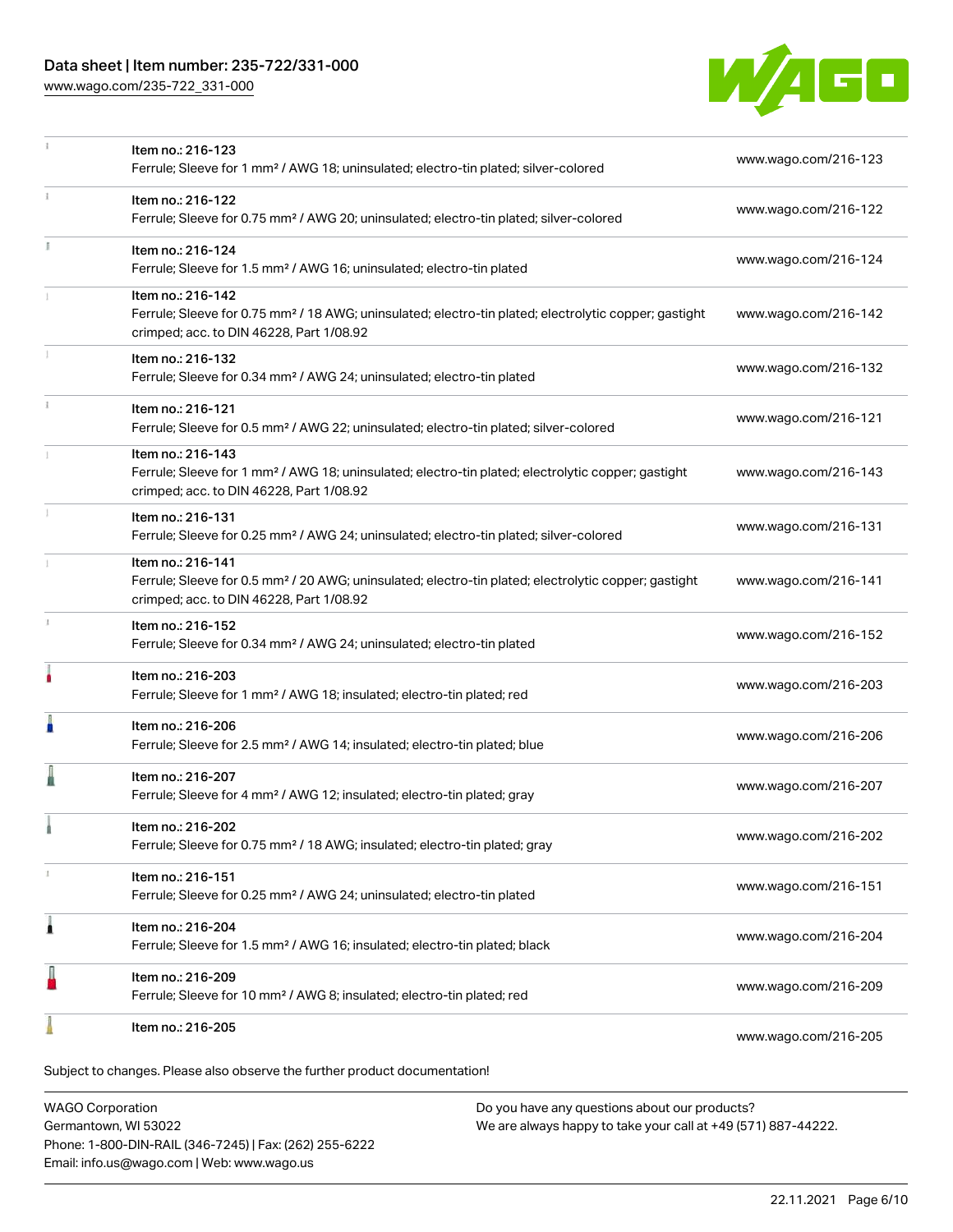[www.wago.com/235-722\\_331-000](http://www.wago.com/235-722_331-000)



|   | Ferrule; Sleeve for 2.08 mm <sup>2</sup> / AWG 14; insulated; electro-tin plated; yellow                                                                                                                   |                      |
|---|------------------------------------------------------------------------------------------------------------------------------------------------------------------------------------------------------------|----------------------|
|   | Item no.: 216-144<br>Ferrule; Sleeve for 1.5 mm <sup>2</sup> / AWG 16; uninsulated; electro-tin plated; electrolytic copper; gastight<br>crimped; acc. to DIN 46228, Part 1/08.92; silver-colored          | www.wago.com/216-144 |
| I | Item no.: 216-208<br>Ferrule; Sleeve for 6 mm <sup>2</sup> / AWG 10; insulated; electro-tin plated; electrolytic copper; gastight crimped; www.wago.com/216-208<br>acc. to DIN 46228, Part 4/09.90; yellow |                      |
|   | Item no.: 216-201<br>Ferrule; Sleeve for 0.5 mm <sup>2</sup> / 20 AWG; insulated; electro-tin plated; white                                                                                                | www.wago.com/216-201 |
|   | Item no.: 216-223<br>Ferrule; Sleeve for 1 mm <sup>2</sup> / AWG 18; insulated; electro-tin plated; red                                                                                                    | www.wago.com/216-223 |
|   | Item no.: 216-210<br>Ferrule; Sleeve for 16 mm <sup>2</sup> / AWG 6; insulated; electro-tin plated; electrolytic copper; gastight crimped; www.wago.com/216-210<br>acc. to DIN 46228, Part 4/09.90; blue   |                      |
|   | Item no.: 216-241<br>Ferrule; Sleeve for 0.5 mm <sup>2</sup> / 20 AWG; insulated; electro-tin plated; electrolytic copper; gastight<br>crimped; acc. to DIN 46228, Part 4/09.90; white                     | www.wago.com/216-241 |
|   | Item no.: 216-242<br>Ferrule; Sleeve for 0.75 mm <sup>2</sup> / 18 AWG; insulated; electro-tin plated; electrolytic copper; gastight<br>crimped; acc. to DIN 46228, Part 4/09.90; gray                     | www.wago.com/216-242 |
|   | Item no.: 216-222<br>Ferrule; Sleeve for 0.75 mm <sup>2</sup> / 18 AWG; insulated; electro-tin plated; gray                                                                                                | www.wago.com/216-222 |
|   | Item no.: 216-221<br>Ferrule; Sleeve for 0.5 mm <sup>2</sup> / 20 AWG; insulated; electro-tin plated; white                                                                                                | www.wago.com/216-221 |
| Â | Item no.: 216-224<br>Ferrule; Sleeve for 1.5 mm <sup>2</sup> / AWG 16; insulated; electro-tin plated; black                                                                                                | www.wago.com/216-224 |
|   | Item no.: 216-243<br>Ferrule; Sleeve for 1 mm <sup>2</sup> / AWG 18; insulated; electro-tin plated; electrolytic copper; gastight crimped; www.wago.com/216-243<br>acc. to DIN 46228, Part 4/09.90; red    |                      |
|   | Item no.: 216-244<br>Ferrule; Sleeve for 1.5 mm <sup>2</sup> / AWG 16; insulated; electro-tin plated; electrolytic copper; gastight<br>crimped; acc. to DIN 46228, Part 4/09.90; black                     | www.wago.com/216-244 |
|   | Item no.: 216-263<br>Ferrule; Sleeve for 1 mm <sup>2</sup> / AWG 18; insulated; electro-tin plated; electrolytic copper; gastight crimped; www.wago.com/216-263<br>acc. to DIN 46228, Part 4/09.90; red    |                      |
| п | Item no.: 216-246<br>Ferrule; Sleeve for 2.5 mm <sup>2</sup> / AWG 14; insulated; electro-tin plated; electrolytic copper; gastight<br>crimped; acc. to DIN 46228, Part 4/09.90; blue                      | www.wago.com/216-246 |
| п | Item no.: 216-266<br>Ferrule; Sleeve for 2.5 mm <sup>2</sup> / AWG 14; insulated; electro-tin plated; electrolytic copper; gastight<br>crimped; acc. to DIN 46228, Part 4/09.90; blue                      | www.wago.com/216-266 |
| £ | Item no.: 216-264<br>Ferrule; Sleeve for 1.5 mm <sup>2</sup> / AWG 16; insulated; electro-tin plated; electrolytic copper; gastight<br>crimped; acc. to DIN 46228, Part 4/09.90; black                     | www.wago.com/216-264 |

Subject to changes. Please also observe the further product documentation!

WAGO Corporation Germantown, WI 53022 Phone: 1-800-DIN-RAIL (346-7245) | Fax: (262) 255-6222 Email: info.us@wago.com | Web: www.wago.us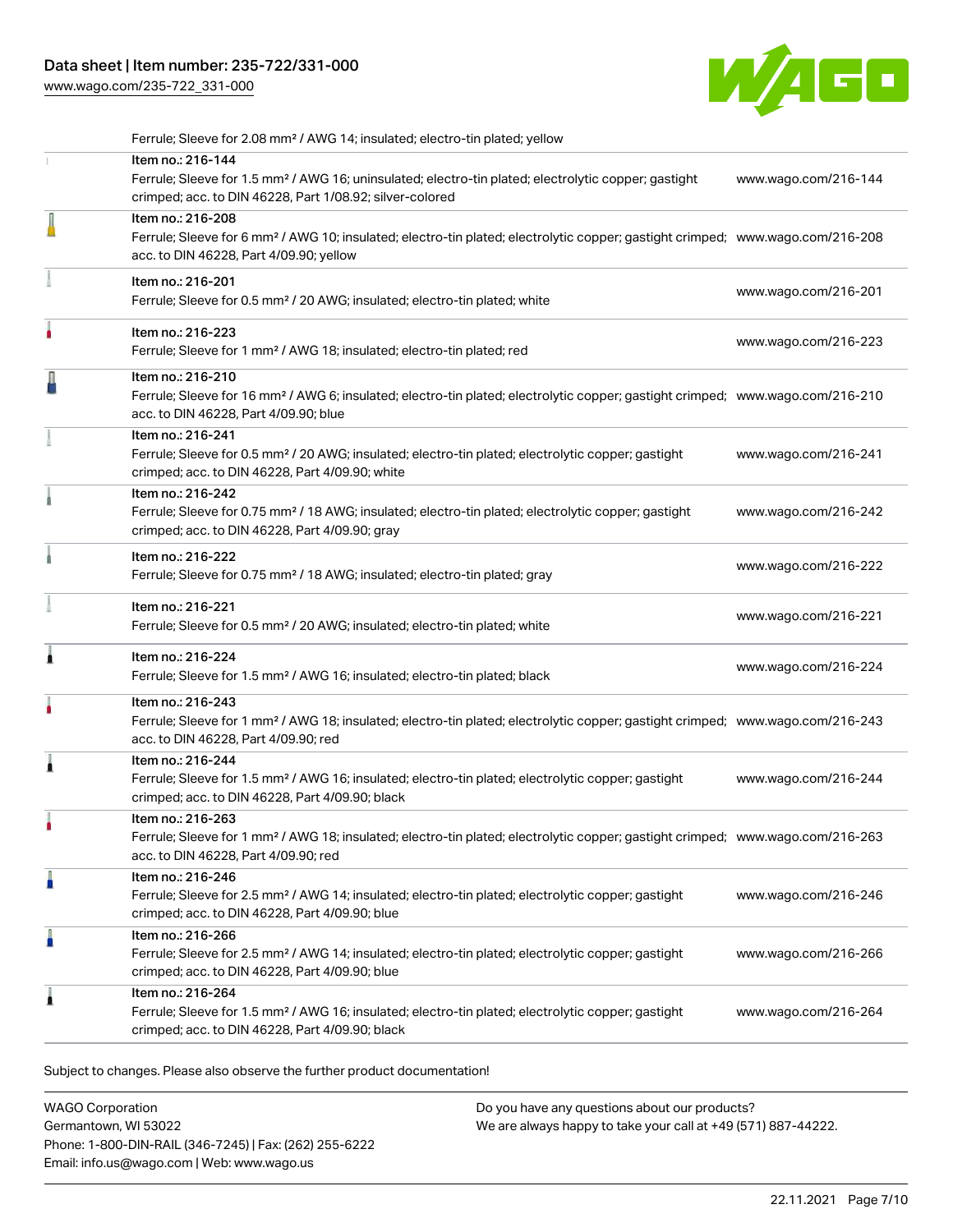# Data sheet | Item number: 235-722/331-000

[www.wago.com/235-722\\_331-000](http://www.wago.com/235-722_331-000)



| 1 | Item no.: 216-284<br>Ferrule; Sleeve for 1.5 mm <sup>2</sup> / AWG 16; insulated; electro-tin plated; electrolytic copper; gastight<br>crimped; acc. to DIN 46228, Part 4/09.90; black                     | www.wago.com/216-284 |
|---|------------------------------------------------------------------------------------------------------------------------------------------------------------------------------------------------------------|----------------------|
| I | Item no.: 216-286<br>Ferrule; Sleeve for 2.5 mm <sup>2</sup> / AWG 14; insulated; electro-tin plated; electrolytic copper; gastight<br>crimped; acc. to DIN 46228, Part 4/09.90; blue                      | www.wago.com/216-286 |
|   | Item no.: 216-287<br>Ferrule; Sleeve for 4 mm <sup>2</sup> / AWG 12; insulated; electro-tin plated; electrolytic copper; gastight crimped; www.wago.com/216-287<br>acc. to DIN 46228, Part 4/09.90; gray   |                      |
|   | Item no.: 216-262<br>Ferrule; Sleeve for 0.75 mm <sup>2</sup> / 18 AWG; insulated; electro-tin plated; electrolytic copper; gastight<br>crimped; acc. to DIN 46228, Part 4/09.90; gray                     | www.wago.com/216-262 |
| I | Item no.: 216-288<br>Ferrule; Sleeve for 6 mm <sup>2</sup> / AWG 10; insulated; electro-tin plated; electrolytic copper; gastight crimped; www.wago.com/216-288<br>acc. to DIN 46228, Part 4/09.90; yellow |                      |
| Д | Item no.: 216-289<br>Ferrule; Sleeve for 10 mm <sup>2</sup> / AWG 8; insulated; electro-tin plated; electrolytic copper; gastight crimped; www.wago.com/216-289<br>acc. to DIN 46228, Part 4/09.90; red    |                      |
|   | Item no.: 216-301<br>Ferrule; Sleeve for 0.25 mm <sup>2</sup> / AWG 24; insulated; electro-tin plated; yellow                                                                                              | www.wago.com/216-301 |
|   | Item no.: 216-321<br>Ferrule; Sleeve for 0.25 mm <sup>2</sup> / AWG 24; insulated; electro-tin plated; yellow                                                                                              | www.wago.com/216-321 |
| ł | Item no.: 216-322<br>Ferrule; Sleeve for 0.34 mm <sup>2</sup> / 22 AWG; insulated; electro-tin plated; green                                                                                               | www.wago.com/216-322 |
| I | Item no.: 216-267<br>Ferrule; Sleeve for 4 mm <sup>2</sup> / AWG 12; insulated; electro-tin plated; electrolytic copper; gastight crimped; www.wago.com/216-267<br>acc. to DIN 46228, Part 4/09.90; gray   |                      |
|   | Item no.: 216-302<br>Ferrule; Sleeve for 0.34 mm <sup>2</sup> / 22 AWG; insulated; electro-tin plated; light turquoise                                                                                     | www.wago.com/216-302 |
|   |                                                                                                                                                                                                            |                      |

## Downloads Documentation

#### Additional Information

| Technical explanations | 2019 Apr 3 | pdf<br>2.0 MB   | Download |
|------------------------|------------|-----------------|----------|
|                        |            | pdf<br>125.0 kB | Download |

# CAD files

## CAD data

#### 2D/3D Models 235-722/331-000

Subject to changes. Please also observe the further product documentation!

WAGO Corporation Germantown, WI 53022 Phone: 1-800-DIN-RAIL (346-7245) | Fax: (262) 255-6222 Email: info.us@wago.com | Web: www.wago.us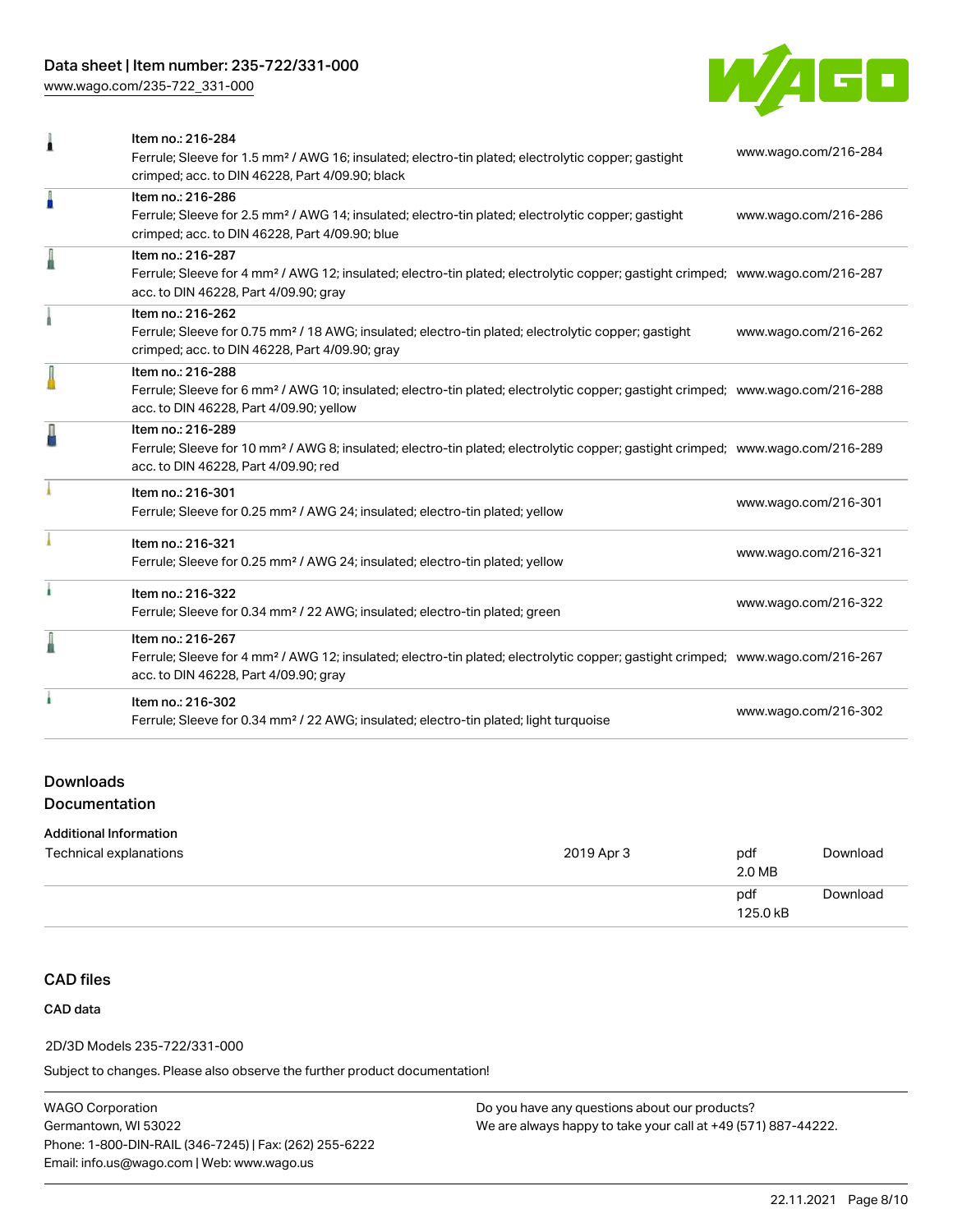

|          |                                                                                                                                                                        | URL        | Download |
|----------|------------------------------------------------------------------------------------------------------------------------------------------------------------------------|------------|----------|
| CAE data |                                                                                                                                                                        |            |          |
|          | EPLAN Data Portal 235-722/331-000                                                                                                                                      | <b>URL</b> | Download |
|          | ZUKEN Portal 235-722/331-000                                                                                                                                           | <b>URL</b> | Download |
|          | EPLAN Data Portal 235-722/331-000                                                                                                                                      | <b>URL</b> | Download |
|          | <b>PCB Design</b>                                                                                                                                                      |            |          |
|          | Symbol and Footprint 235-722/331-000                                                                                                                                   | <b>URL</b> | Download |
|          | CAx data for your PCB design, consisting of "schematic symbols and PCB footprints",<br>allow easy integration of the WAGO component into your development environment. |            |          |
|          | Supported formats:                                                                                                                                                     |            |          |
| ш        | Accel EDA 14 & 15                                                                                                                                                      |            |          |
| ш        | Altium 6 to current version                                                                                                                                            |            |          |
| ш        | Cadence Allegro                                                                                                                                                        |            |          |
|          | DesignSpark                                                                                                                                                            |            |          |
| Ш        | Eagle Libraries                                                                                                                                                        |            |          |
| ш        | KiCad                                                                                                                                                                  |            |          |
|          | Mentor Graphics BoardStation                                                                                                                                           |            |          |
| ш        | Mentor Graphics Design Architect                                                                                                                                       |            |          |
| ш        | Mentor Graphics Design Expedition 99 and 2000                                                                                                                          |            |          |
|          | OrCAD 9.X PCB and Capture                                                                                                                                              |            |          |
| ш        | PADS PowerPCB 3, 3.5, 4.X, and 5.X                                                                                                                                     |            |          |
| ш        | PADS PowerPCB and PowerLogic 3.0                                                                                                                                       |            |          |
|          | PCAD 2000, 2001, 2002, 2004, and 2006                                                                                                                                  |            |          |
| Ш        | Pulsonix 8.5 or newer                                                                                                                                                  |            |          |
|          | <b>STL</b>                                                                                                                                                             |            |          |
|          | 3D STEP                                                                                                                                                                |            |          |
|          | TARGET 3001!                                                                                                                                                           |            |          |
|          | View Logic ViewDraw                                                                                                                                                    |            |          |
|          | Quadcept                                                                                                                                                               |            |          |
|          | Zuken CadStar 3 and 4                                                                                                                                                  |            |          |
|          | Zuken CR-5000 and CR-8000                                                                                                                                              |            |          |
|          | PCB Component Libraries (EDA), PCB CAD Library Ultra Librarian                                                                                                         |            |          |

WAGO Corporation Germantown, WI 53022 Phone: 1-800-DIN-RAIL (346-7245) | Fax: (262) 255-6222 Email: info.us@wago.com | Web: www.wago.us